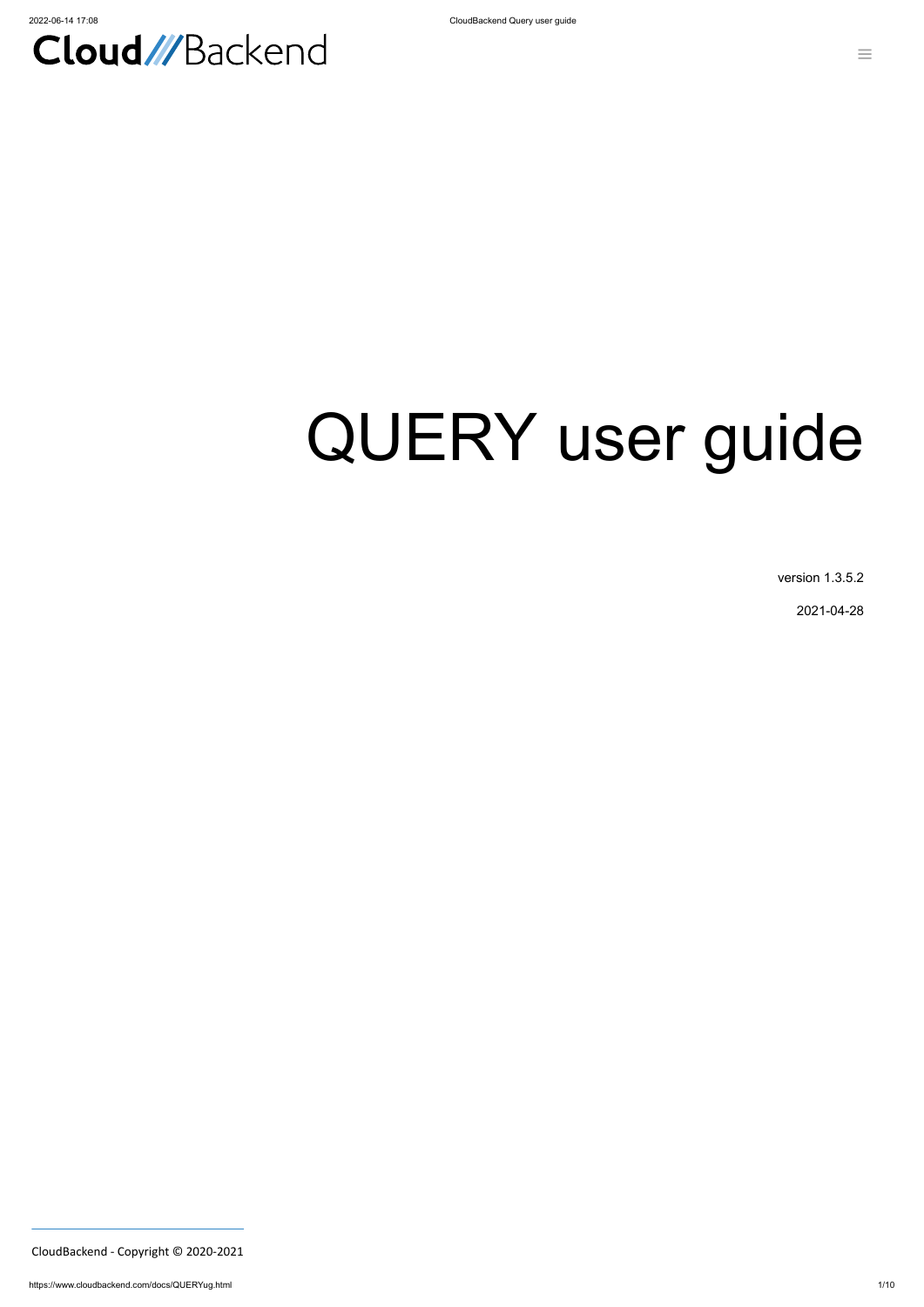### Document overview

The following QUERY user guide document will give an overview on how to use the query calls in the SDK of CloudBackend (CBE). *This is done by listing the code and some added usage examples.*

#### **Conventions**

Describing text is printed in font Calibri. Descriptions inside listing tables uses font family serif.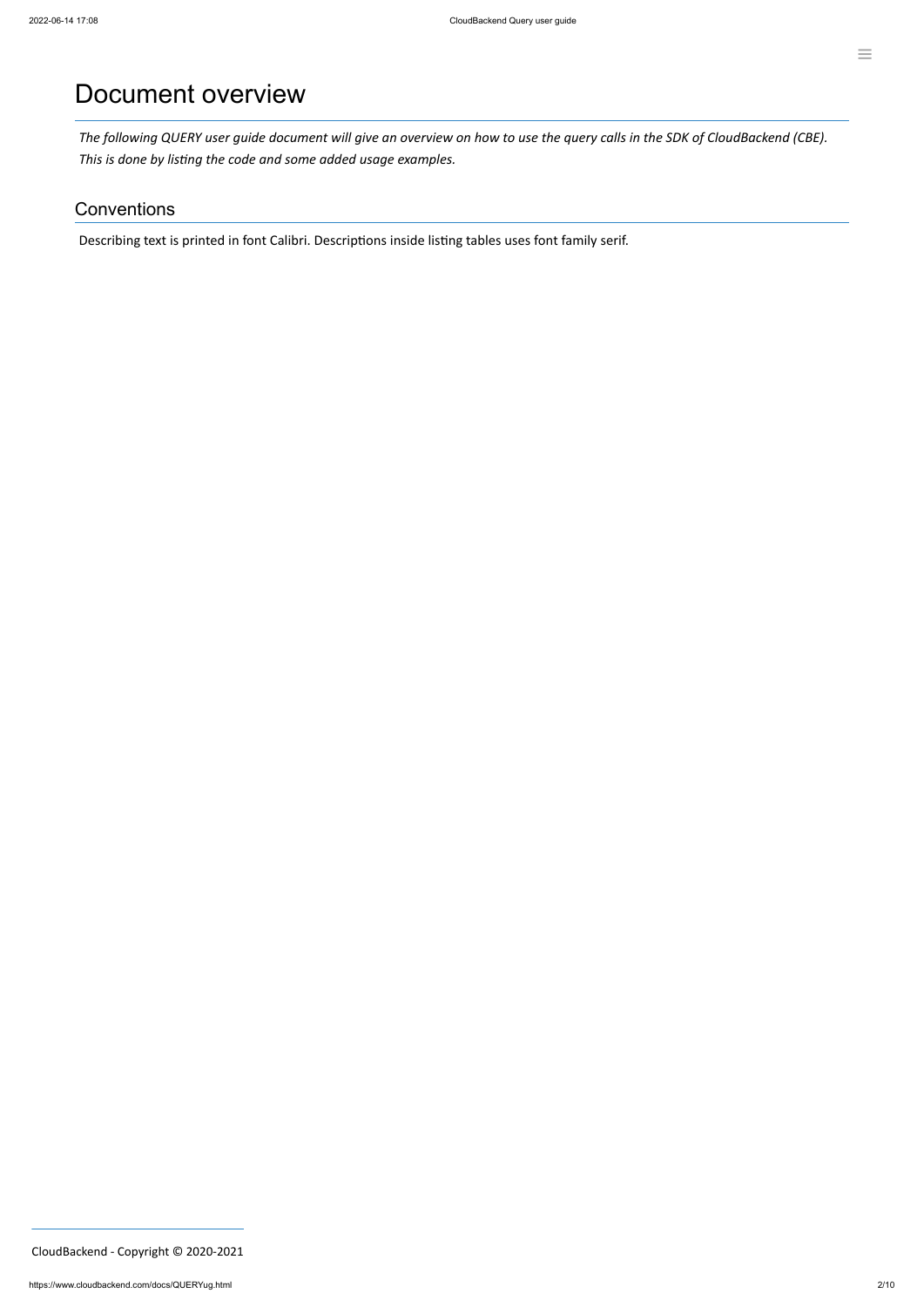# Advanced query filters

Simple queries are performed by retrieving the entire contents of one or multiple containers. More complex queries are performed on the same set of containers using a filter. Please note that this documentation is a work in progress as from time to time refers to *internal states, hidden and abstracted by the SDK.*

Information how to apply Filters with code using the SDK can be found in the .h header files.

A query is performed by calling the query with filter. The payload can include the following fields:

| <b>Payload field</b> | <b>Description</b>                                                                                                                                                                                                                                          |  |
|----------------------|-------------------------------------------------------------------------------------------------------------------------------------------------------------------------------------------------------------------------------------------------------------|--|
| container id         | The ID of the container that is to be listed/seached (a decimal number). More than one <container> element<br/>may appear, provided that all IDs belong to the same container root.</container>                                                             |  |
| query                | The query. See below for more information about queries.<br>(optional)                                                                                                                                                                                      |  |
| filter               | A regular expression that is used to filter each result entry. See below for more information.<br>(optional)                                                                                                                                                |  |
| offset               | The offset of the first object entry to return. The default, if unspecified, is 0.<br>(optional)                                                                                                                                                            |  |
| count                | The number of entries to return. The default is 100.<br><i>(optional)</i>                                                                                                                                                                                   |  |
| order                | The sort order. Can be one of published, updated, title, length, s1, s2, s3 and s4. The default if not present is to<br>sort by relevance according to the search criteria.<br>( <i>optional</i> )                                                          |  |
| locale               | A locale (like en_US or sv_SE) to be used when sorting. If unspecified or illegal, the C locale will be used.<br>(optional)                                                                                                                                 |  |
| numeric              | Use numeric sorting, so that Q9 comes before Q10.<br>( <i>optional</i> )                                                                                                                                                                                    |  |
| ascending            | Can be true or false. The default is true.                                                                                                                                                                                                                  |  |
| include_deleted      | Can be true or false. The default is false.<br><i>Entry with</i> <dc:deleted></dc:deleted> tag is a deleted file.                                                                                                                                           |  |
| checksum             | Can be true or false. The default is false.<br>Entry is returned with the <dc:md5>123</dc:md5> tag, which contains the checksum of the main stream.<br>NOTE: If set to 'true', it will make most other parameters like query, filter and order ineffective. |  |
| datasrc              | Can be default or db. Default is key/value for the SDK, but if checksum is set to true the it will be set to db. The<br>SDK can change the datasrc to db or key/value by setting it to default. Other clients can of course set it to db if                 |  |

 $\equiv$ 

| DITT WILL ON DEAL OR WARDED TO WE GO OF INTERVALLATION SOMETIC TO WORKERS ONLY THOUGH OF COMPLETE TO WE HE |
|------------------------------------------------------------------------------------------------------------|
| required.                                                                                                  |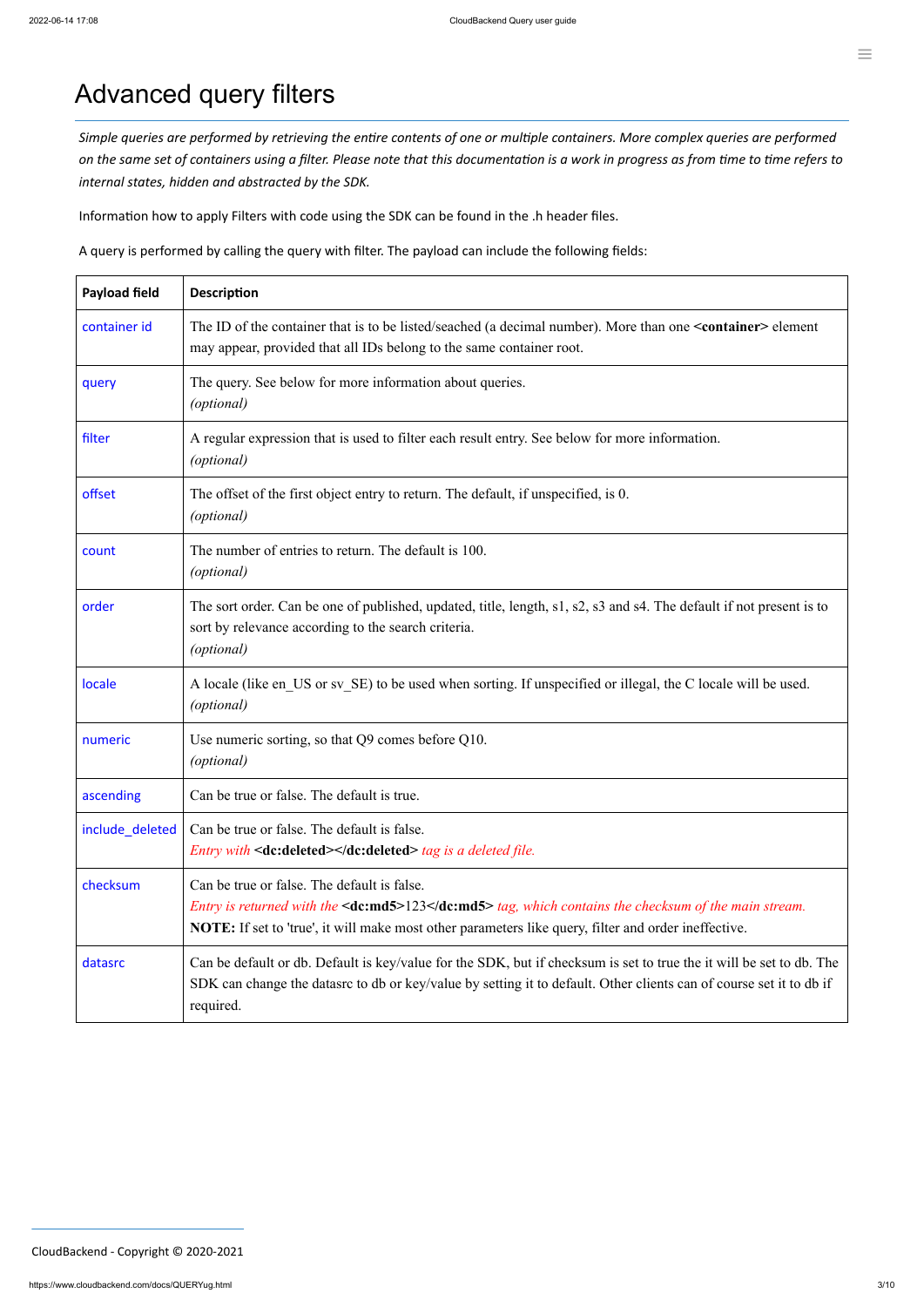# The query language

The CloudBackend Core object indexing service is based on a key/value database. Being an indexing service, it indexes words in an object and allows fast matching based on both boolean and probabilistic methods.

An index database excels at finding objects (in this case, object metadata entries) that include a specific word (called a *term*). Think of it as an index at the end of a book, where you can quickly locate all the pages that refer to a specific word or concept. Multiple result sets can then be merged based on common boolean operations like AND, OR, NOT etc or simply weighted based on the relevance (which is more useful in an off-line indexing scenario than metadata queries.)

# The query syntax

The query language is very simple, yet rather powerful. A query is a white-space separated list of search terms, where each term has one of the following forms:

```
(+/-)? (prefix)? (term with no blanks)
(+/-)? (prefix)? (term with ' and blanks)
(+/-)? (prefix)? (term with " and blanks)
```
A *term* is the word or phrase you wish to search for. Phrases are always enclosed by single or double quotes. The *prefix*, which is optional, is the key name. Finally, you may include a + or - sign in front of the prefix (or term, if there is no prefix) to indicate that the term *must* or *must not* exist.

Some fields will also be indexed *stemmed* (see next section). Searching for terms in these fields will actually search for the stemmed term. By using the phrase syntax (single or double quotes) or by beginning the term with a capital letter will force the query parser to search for the word as-is instead.

# Building the query tree

All search terms are combined into a query tree before being sent to the key/value database, using the following rules:

- All "plus" terms are combined with an AND relation, which simply means that all of them must exist.
- All "minus" terms are combined with an OR relation, and the group is added to the query with an AND\_NOT relation, meaning that none of the terms must exist.
- All un-prefixed terms with neither a plus or minus sign in front of them are combined with an OR relation, and then added to the query with an AND\_MAYBE relation. This means that they do not have to be present, but entries that do include them will get higher ranking than those which don't.
- Prefixed terms with neither a plus or minus sign in front of them are grouped by their prefix. All terms with the same prefix are grouped with an OR relation, and all groups are then combined with an AND relation. The group of groups is then added to the query with an FILTER relation, which is equivalent with an AND relation, except that FILTER terms do not affect the

#### ranking at all.

See below for example queries that might make it easier to understand how the query tree is created from a query string.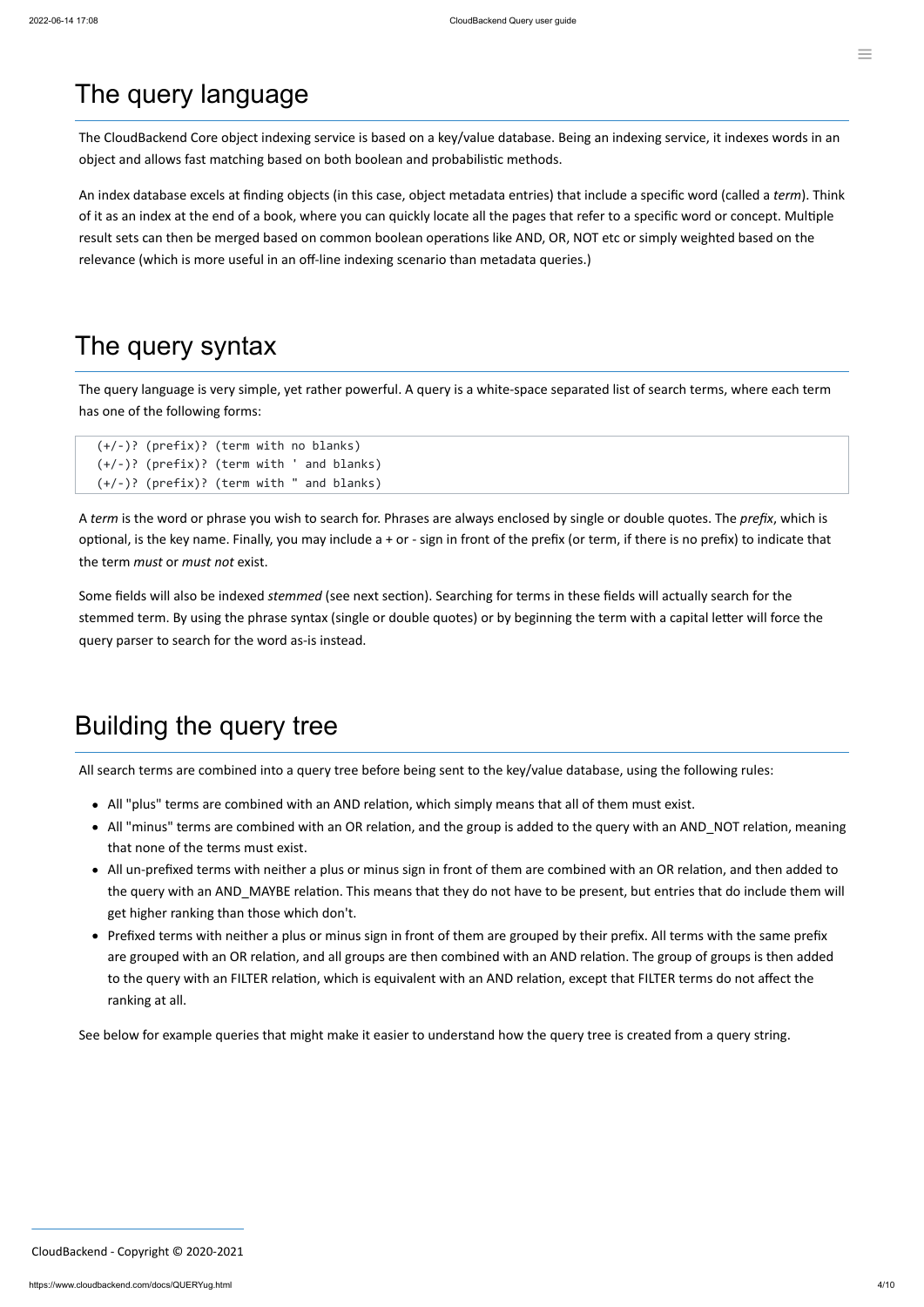### Fields and prefixes

There are a few pre-defined fields in the metadata that are bound to a so-called query prefix, and they are listed below. A query prefix is just a way of saying that the specific word has a special meaning and should be searchable as such. For example the **title** prefix, means that the words in the title for an object will not only be indexed as-is, but also with a prefix. **title:spring** thus finds entries where the word spring is found in the title. Note, title has nothing to do with the name of the author or creator of an object.

Some of the fields (currently author, content, rights, keyword, recipient, s1, s2, s3, s3, summary, tag and title) will also be indexed stemmed, that is, in addition to being indexed as-is (but with a prefix), the root of the word will also be indexed (with the prefix). A query with the term **keyword:phones** will also match an entry with the field **<keyword>phone</keyword>**.

The list of pre-defined prefixes are shown below, as well at the **entry** field they are bound to. Using the metadata capabilities in the SDK, the developer can add an arbitrary number of key/value pairs to an objects metadata. They can be in the form of non-indexed key/value pairs or indexed key/value pairs that are searchable using filters (but take up more space).

All defined prefixes are boolean prefixes, which means that if specified in a query, boolean semantics apply and not probabilistic.

The field keyword, s1, s2, s3, s4, summary and title and content will additionally be indexed without the prefix, since they are assumed to include textual content.

Additionally, the fields **published**, **updated**, **link rel="alternate" length="..."** and **title** are treated special to make it possible to sort the query result based on these fields.

The inner working of metadata has been modelled after the W3C Atom standard with the ability for user custom extensions of key/value data and tags.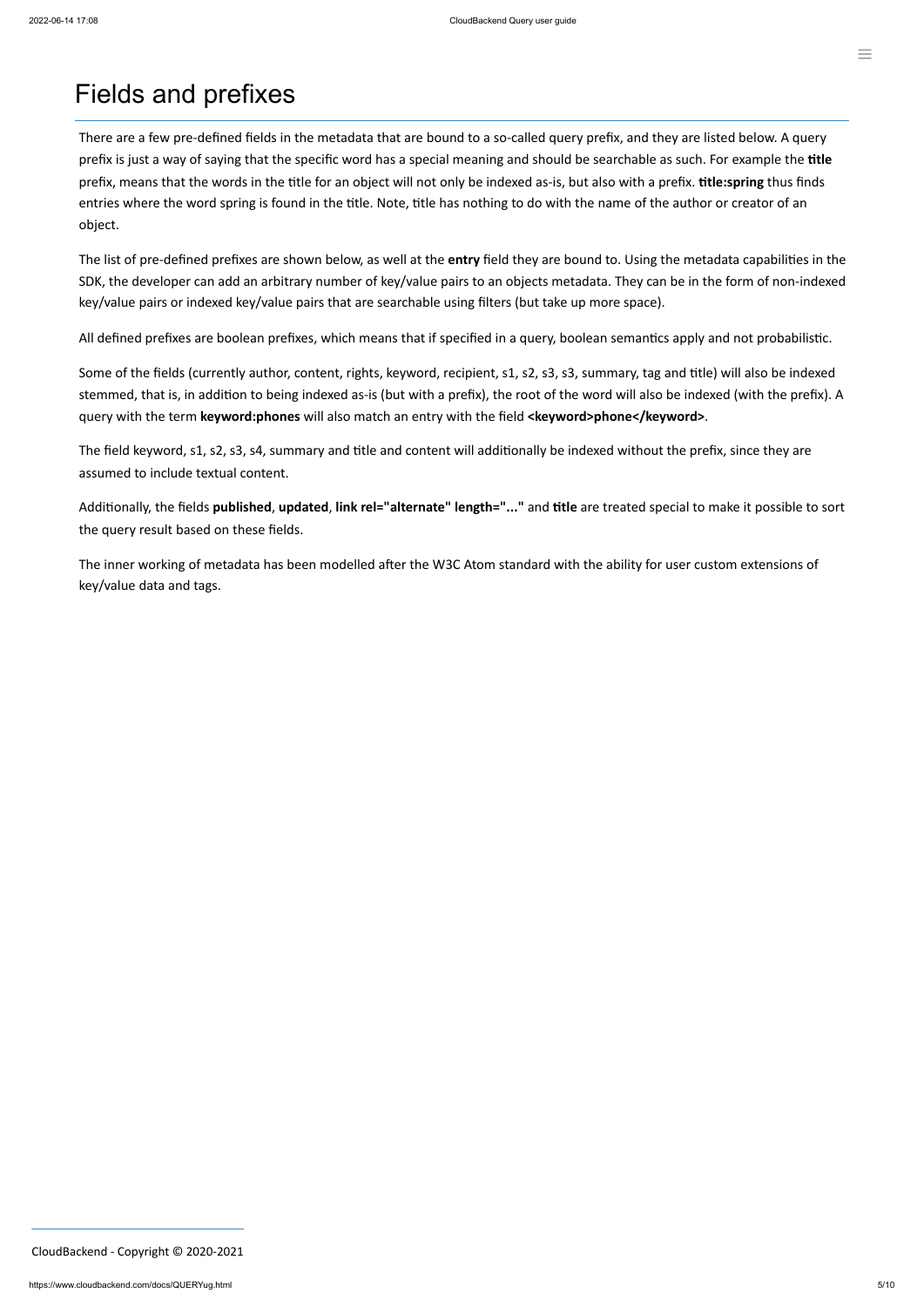| e as used in domain names).    |  |
|--------------------------------|--|
|                                |  |
|                                |  |
| low.                           |  |
| sed by applications.           |  |
| located in (a decimal number). |  |
|                                |  |
|                                |  |
| character ISO code.            |  |
| artdate and enddate keys.      |  |
| s a XML document.              |  |
| low.                           |  |
| om:published key.              |  |
| om:published key.              |  |
| om:published key.              |  |

**Query prefix**

**Key/Value field Description** 

author atom: entry The author's name, email or URI.

| country        | dc:country                                | A two-letter ISO country code (same as used in domain names).                    |
|----------------|-------------------------------------------|----------------------------------------------------------------------------------|
| (no prefix)    | atom: content                             | Full-text index                                                                  |
| object         | dc:object                                 | The object ID as a decimal number.                                               |
|                | dc:enddate                                | This key is not indexed as-is. See below.                                        |
| flag           | dc:flag                                   | A general-purpose flag that can be used by applications.                         |
| container      | dc:container                              | The ID of the container the object is located in (a decimal number).             |
|                | dc:atom:id                                | This key is not indexed.                                                         |
| keyword        | dc:keyword                                | Keywords that describe the object.                                               |
| lang           | $dc:$ lang                                | The language of the object as a two-character ISO code.                          |
| month          |                                           | This prefix is calculated from the startdate and enddate keys.                   |
| namespace      | dc:namespace                              | The XML namespace if the object is a XML document.                               |
|                | atom: published                           | This key is not indexed as-is. See below.                                        |
| pubmonth       |                                           | This prefix is calculated from the atom: published key.                          |
| pubweek        |                                           | This prefix is calculated from the atom:published key.                           |
| pubyear        |                                           | This prefix is calculated from the atom: published key.                          |
| recipient      | dc:recipient                              | The recipient's name, email or URI.                                              |
| rights         | atom: rights                              | A copyright string.                                                              |
| s <sub>1</sub> | dc:s1, ni:s1                              | A general purpose prefix that is also sortable.                                  |
| s2             | dc: s2, ni: s2                            | A general purpose prefix that is also sortable.                                  |
| s <sub>3</sub> | dc: s3, ni: s3                            | A general purpose prefix that is also sortable.                                  |
| s <sub>4</sub> | dc: s4, ni: s4                            | A general purpose prefix that is also sortable.                                  |
| schema         | atom: category type="schema"<br>scheme="" | The W3C schema of objects of type XML document if they have a schema<br>defined. |
|                | dc:startdate                              | This key is not indexed as-is. See below.                                        |
| summary        | atom: summary                             | A summary of the object's content.                                               |
| tag            | dc:tag                                    | A user-specified tag (like "family", "London", "My wedding" etc).                |
| title          | atom:title                                | A objects title or rather simply the title of the object.                        |
| type           | atom: link rel="alternate"<br>$type="$ "  | The objects MIME type.                                                           |
| week           |                                           | This prefix is calculated from the startdate and enddate keys.                   |
| year           |                                           | This prefix is calculated from the startdate and enddate keys.                   |

 $\equiv$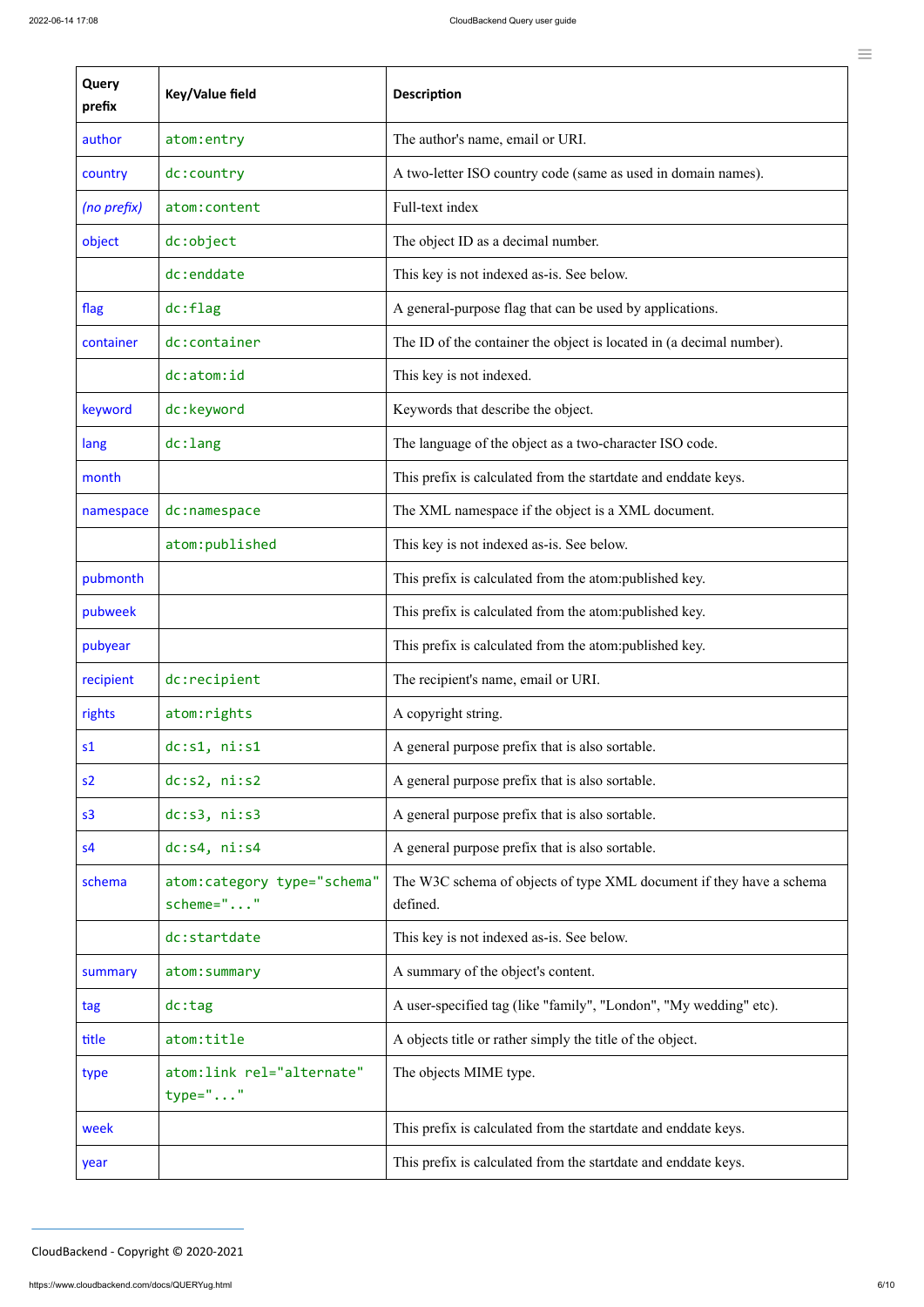# Flag values in use

- hidden
- avatar

- answered
- deleted
- flagged
- seen
- draft
- recent

Flags are application specific and defined by the developer. These flags are used for some of the built in capabilities of CloudBackend Core.

### User/group entries

#### IMAP mail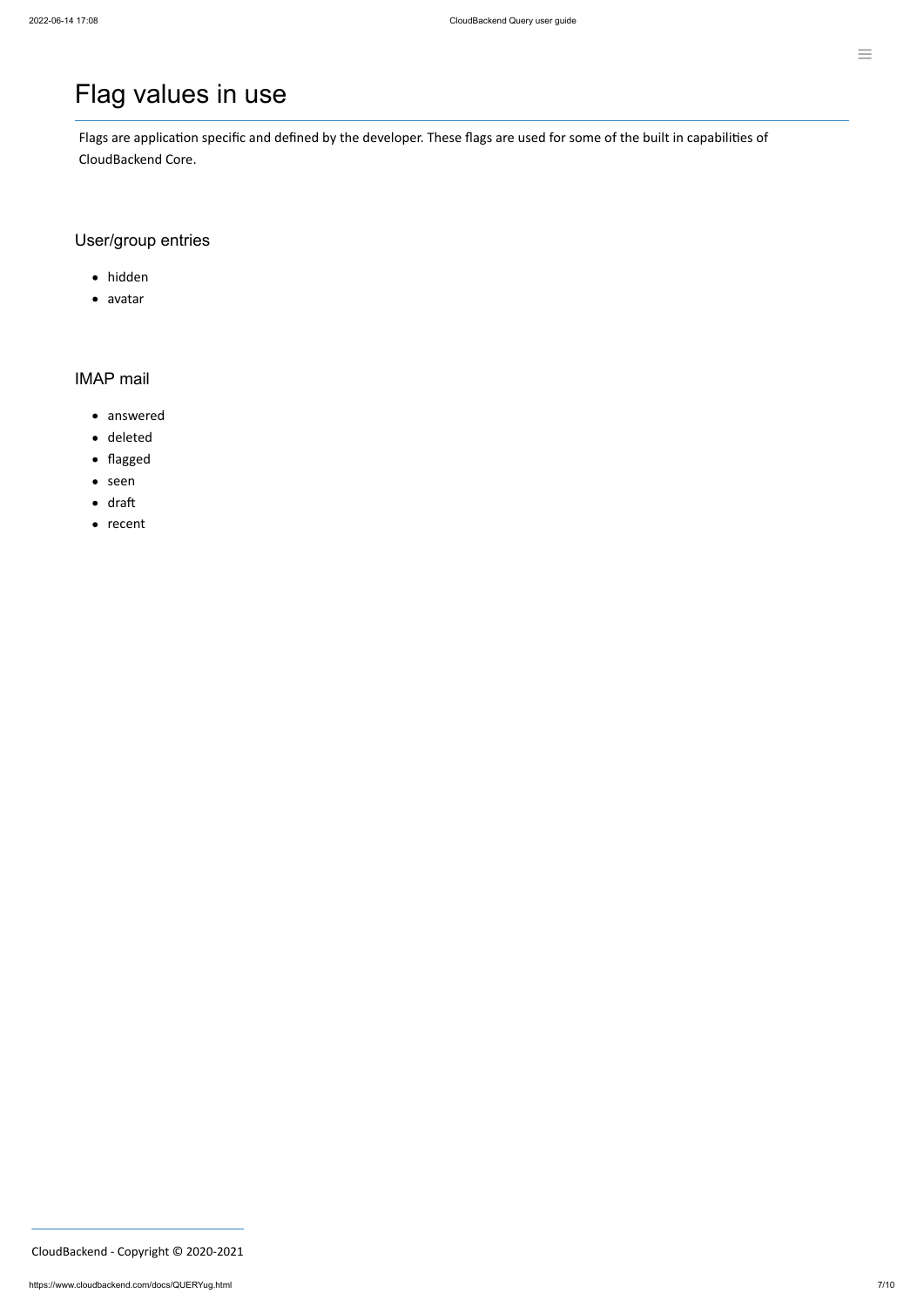#### $\equiv$

# Special handling of published, startdate and enddate

The fields **published**, **startdate** and **enddate** will not be indexed as-is. Instead, the dates specified will be recalculated as pubyear/year (the year with 4 digits), pubmonth/month (the month as two digits, 01 to 12) and pubweek/week (the ISO week number, 01 to 53). In case of startdate and enddate, the full range will be indexed.

For example, give the following fields in the Atom entry,

```
<atom:entry>
<atom:published>2020-08-30T11:12:57Z</atom:published>
<dc:startdate date="2020-12-10" time="01:54:00" zone="Z"/>
<dc:enddate date="2021-01-09" time="00:00:00" zone="Z"/>
<!-- more ... -->
</atom:entry>
```
The following terms will be indexed:

- pubyear:2020
- pubmonth:08
- pubweek:35
- year:2020
- year:2021
- month:12
- month:01
- week:50, week:51, week:52, week:01, week:02

The idea is that any object, be it a text document, picture, calendar entry, email or to-do note, can be marked with a date or date range. Relevant objects can then be found quickly and presented in a calendar or reminder view in an application.

(Note that since the year, month and week is indexed individually, the application will have to post-filter the search result, since the query "({year:2020 AND month:12})" will yield a false match.)

# Special handling of content

The **content** element will always be stripped from the entry. However, it is still indexed (as-is and stemmed), which means that this field is perfect for full-text indexing. The client can thus easily create a full-text index of any object simply by transforming the object to plain text, put the text inside a **content** element in the object's entry and call **saveMetadata**.

### Unknown prefixes

When an unknown prefix is found, it is simply indexed as-is, with prefix. It is not added without prefix and it is not stemmed. This applies to all user defined key/values and tags.

Please note that key/value pairs and tags that in the SDK are defined as non-indexed will not be possible to query. They are retrieved by querying the object on other parameters and then retrieving the metadata to view them. It is recommended to use non-indexed key/value pairs as the default for all meta-data that is not required to be searchable as this is much more economical with less used storage space for the tenant. It will also increase the query performance for the keys that should be searchable.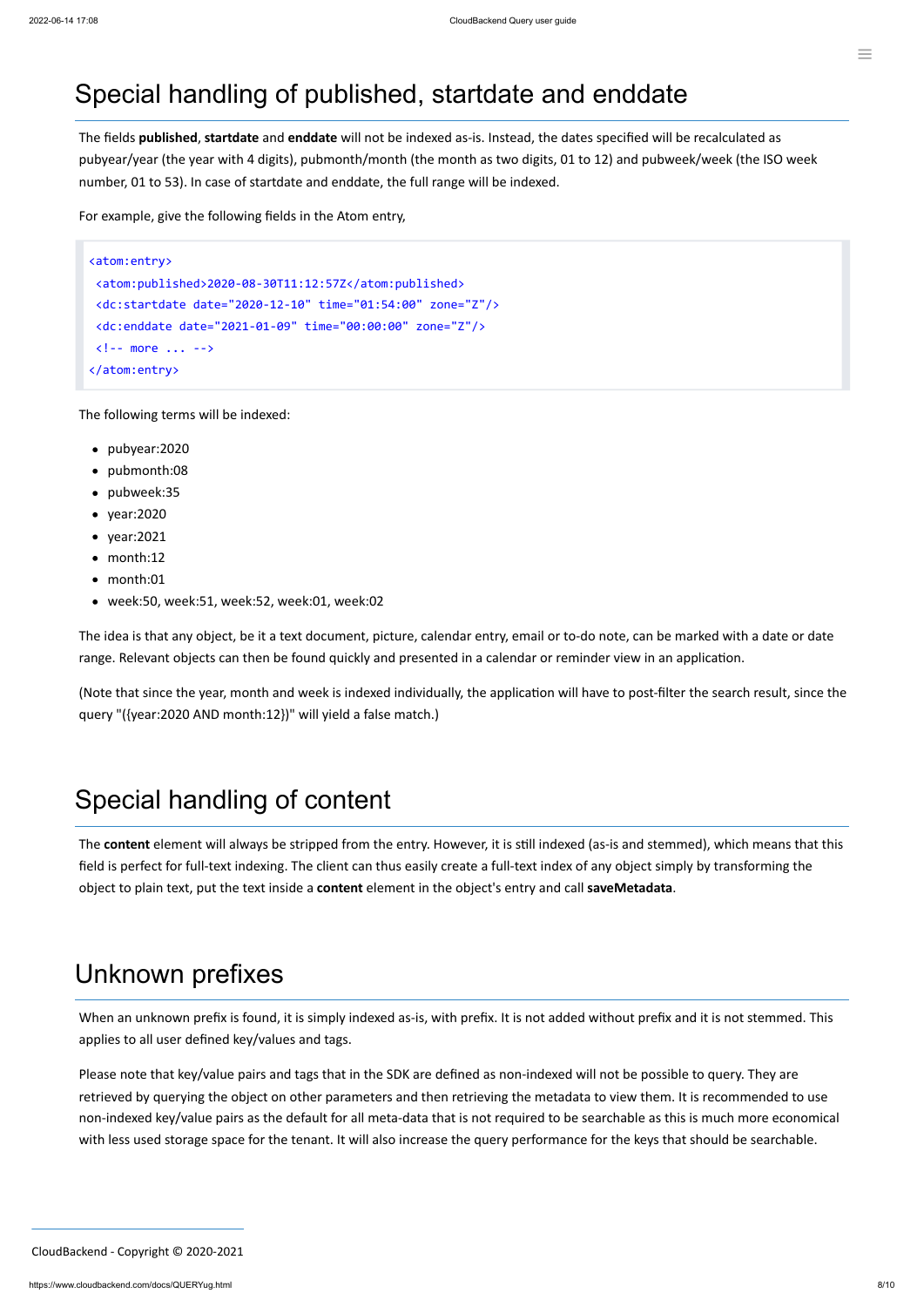### Example queries

Normal, plus and minus terms

#### dogs cats +black -cool -"hot dogs"

The query above searches for items that include the words "dog" or "cat" in one of several "text" fields (currently keyword, s1, s2, s3, s4, summary and title or content). Note the singular form! Un-prefixed words are stemmed. Additionally, the word "black" must be present in the object for a match. The word "cool" and the phrase "hot dogs", on the other hand, must not be present at all.

The query above will be translated into the following query tree:

(("black") AND\_MAYBE ("dog" OR "cat")) AND\_NOT ("cool" OR "hot dogs")

If the query instead had been written using an initial capital letter on the words "dogs" or "cats", or had these words been quoted, like this:

"dogs" cats +black -cool -"hot dogs"

The resulting query three would have been:

```
(("black") AND_MAYBE ("dogs" OR "cats")) AND_NOT ("cool" OR "hot dogs")
```
(Note the plural form on "dogs" and "cats".)